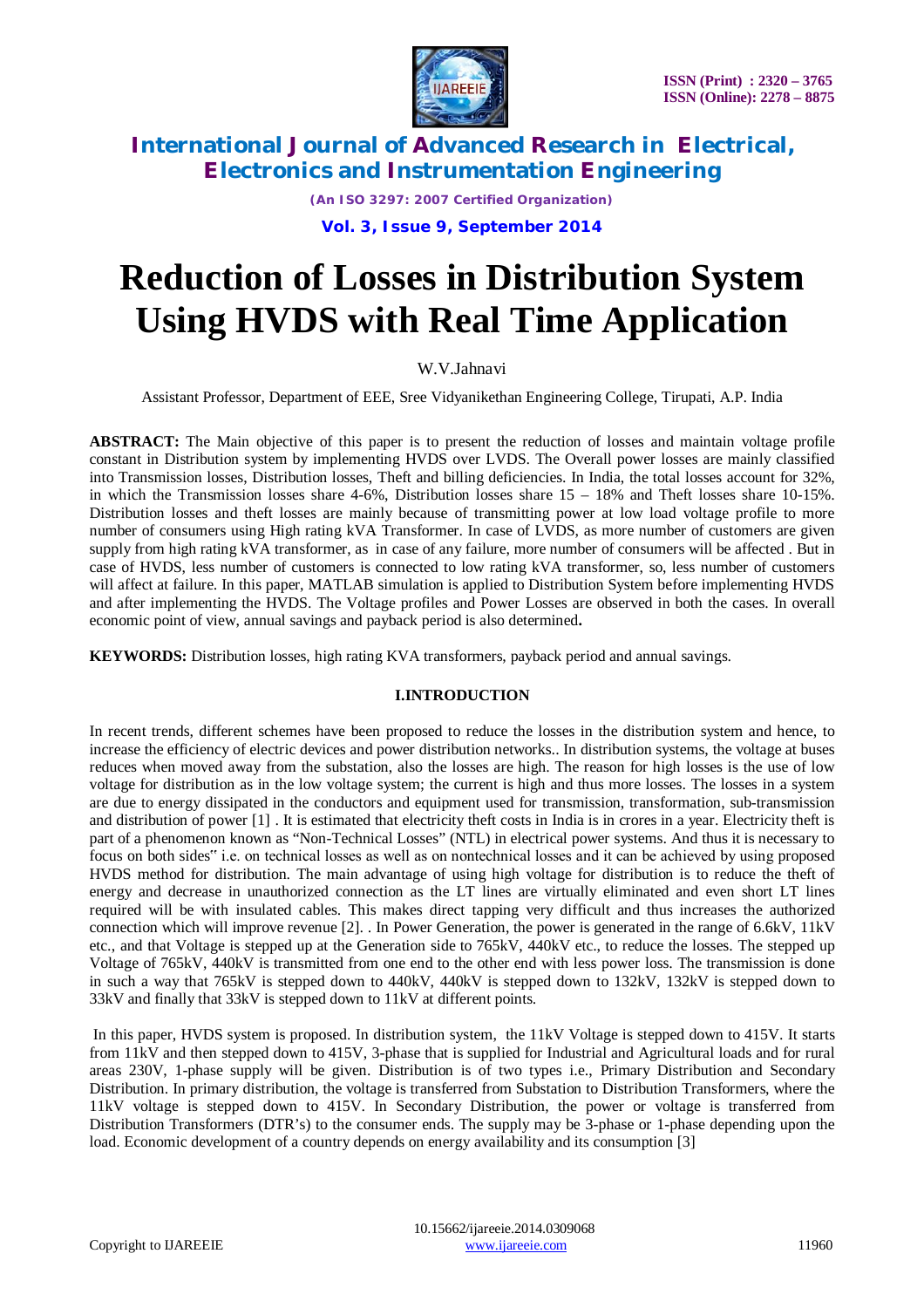

*(An ISO 3297: 2007 Certified Organization)*

### **Vol. 3, Issue 9, September 2014**

#### **II.LOSSES IN DISTRIBUTION SYSTEM USING LVDS**

Mainly the Distribution losses are classified into two types as (i) Technical Losses and (ii) Non-Technical Losses. Technical Losses include the losses due to the heat dissipation resulting from current passing through conductors and magnetic losses in transformers, Resistive losses in windings and the core losses, resistive losses in service line and losses in kWh meter. These losses cannot be eliminated but can be reduced. Non-Technical Losses are the losses which include, power theft by hooking the lines, unauthorized connections from the power line, loss at the loose connection ends etc. These losses can be eliminated by taking some precautions. Power losses are mainly classified into Transmission losses, Distribution losses and Theft and billing deficiencies. Distribution losses and theft losses are mainly because of transmitting power at low load voltage profile to more number of consumers using High rating kVA Transformer. It is clear that, Distribution losses are more when compared to Transmission losses. This is mainly because of the present existing Low Voltage Distribution Systems (LVDS).At present the distribution system is Low Voltage Distribution System (LVDS). Distribution system with low voltage employs four core cables and LT lines and multiple loads fed from a bulk power transformer resulting in losses [4].



**Fig.1: Connection diagram of Present Existed LVDS**

Fig.1 depicts a 100kVA rating Mother DTR converts 11kV into 415V and is supplied to the consumer loads near substation.. A 100kVA DTR is supplying load to a particular area. In present system from Mother DTR to the loads, Low Tension lines are used by using the poles.

#### **III. DRAWBACKS OF LVDS**

The drawbacks of low voltage distribution are as follows: (i) High Rating Distribution Transformers are required to supply the Power to the consumers. (ii)As low Voltages are transmitting to large distances, the voltage profile at the load ends is decreasing. (iii) More resistive loss is present because of low voltage profile. (iv) Agricultural Motor burnouts are more because the motor is tending to work under low voltage, dragging more current and leading to burnout of the motor windings. (v)There is a chance of theft of power at Agricultural areas by unauthorized connections.(vi) Improper load management results in overloading of conductors and transformers [5].(vii) Monitoring of unauthorized hooking or tapping the bare conductors is of LT lines is more difficult. [6]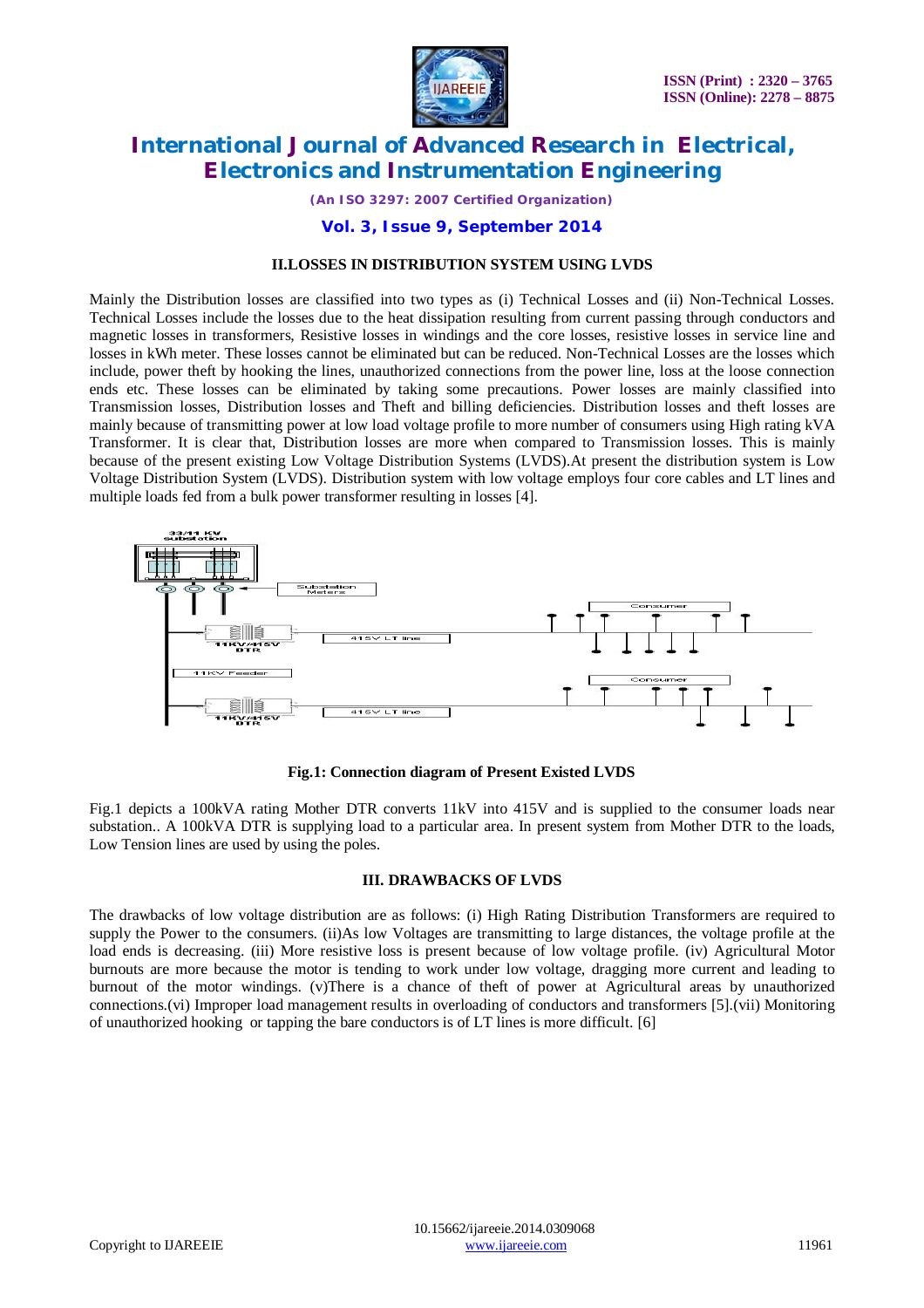

*(An ISO 3297: 2007 Certified Organization)*

**Vol. 3, Issue 9, September 2014**



#### **Fig.2: Authorised and unauthorized connections**

Fig.2. shows that Blue loads are the authorized loads and the Red loads are unauthorized loads that mean that the unauthorized loads leading to the theft of the power. Only 12 consumers are authorized, but 8 more unauthorized connections are making all the consumers to suffer with low voltages.

### **IV. HIGH VOLTAGE DISTRIBUTION SYSTEMS**

As Low Voltage Distribution System has many disadvantages, the High Voltage Distribution System (HVDS) is proposed. Three phase HVDS maintains better voltage profile to agricultural loads [7] .In HVDS instead of using Low Tension lines which transfer low voltages, High Tension lines are used in such a way that 11kV voltage is transferred near to the load centres



**Fig.3: Connection diagram of HVDS**

Fig.3. shows the connection diagram of proposed HVDS system. 100kVA Mother Transformers are replaced with the small kVA rating DTR's at the load centres and each DTR supply load only for 2 to 3 consumers according to the rating.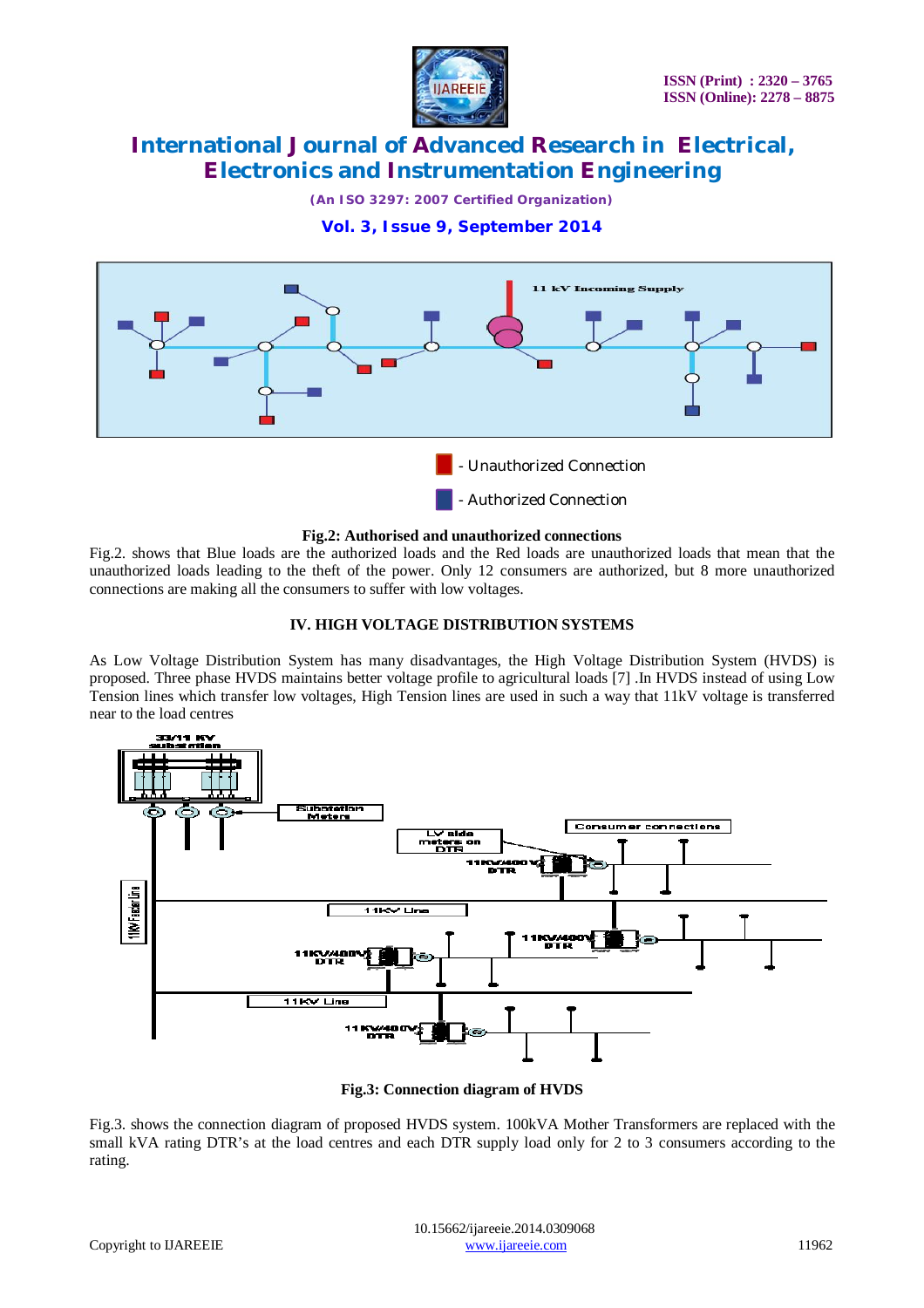

*(An ISO 3297: 2007 Certified Organization)*

# **Vol. 3, Issue 9, September 2014**

# **V. ADVANTAGES OF HVDS OVER LVDS**

 The advantages of HVDS are (i) Low rating kVA Distribution Transformers are enough to supply loads. (ii)Voltage profiles at the loads will be improved, as the DTR's are near to the load centres. (iii)As High Voltage is transferred near to the loads, the power loss will be less. (iv)Agricultural Motor burnouts will be eliminated because of good Voltage profiles. (v) Theft losses will be avoided completely because there is no scope of theft from 11kV line and for transmission of 415V, AB cable i.e., Aerial Bunch Cables are used.(vi) Reliability of the system can be increased. [8].



**Fig.4. Authorized connections of HVDS**

Fig.4. represents the authorised connections at various loads at various low KVA rating transformers.

#### **V. CASE STUDY**

#### **LVDS Analysis:**

Case study of Gundraju Kuppam SSII Feeder is presented in this paper. Gundraju Kuppam is the village which is 10km far away from Puttur and the substation has 11 feeders. It is supplying load for 22 Agricultural Consumers in which, the 11kV is stepped down to 415V by using 100kVA Distribution Transformer. The pole to pole distance is 40m.

| Consumer | Sanction       | Load (KW) | No. of LT | Length of LT Lines | Current | Power Loss |
|----------|----------------|-----------|-----------|--------------------|---------|------------|
| No.      | Load (HP)      |           | Poles     | $L$ (Km)           | I(A)    | (W)        |
|          |                |           |           |                    |         |            |
| 502      | 7.5            | 5.595     | 3         | 0.12               | 9.73    | 18.95      |
| 389      | 5              | 3.73      | 6         | 0.24               | 6.49    | 16.86      |
| 137      | 5              | 3.73      | 7         | 0.28               | 6.49    | 19.67      |
| 48       | 5              | 3.73      | 9         | 0.36               | 6.49    | 25.29      |
| 92       | 10             | 7.46      | 5         | 0.2                | 12.97   | 56.12      |
| 193      | 5              | 3.73      | 6         | 0.24               | 6.49    | 16.86      |
| 509      | 5              | 3.73      | 6         | 0.24               | 6.49    | 16.86      |
| 168      | $\overline{3}$ | 2.238     | 10        | 0.4                | 3.89    | 10.10      |
| 510      | 3              | 2.238     | 8         | 0.32               | 3.89    | 8.08       |
| 45       | 5              | 3.73      | 11        | 0.44               | 6.49    | 30.91      |
| 94       | 5              | 3.73      | 11        | 0.44               | 6.49    | 30.91      |
| 120      | 12.5           | 9.325     | 14        | 0.56               | 16.2    | 245.75     |
| 97       | 7.5            | 5.595     | 7         | 0.28               | 9.73    | 44.22      |
| 96       | 7.5            | 5.595     | 7         | 0.28               | 9.73    | 44.22      |
| 95       | 5              | 3.73      | 5         | 0.20               | 6.49    | 14.05      |
| 122      | 5              | 3.73      | 10        | 0.40               | 6.49    | 28.10      |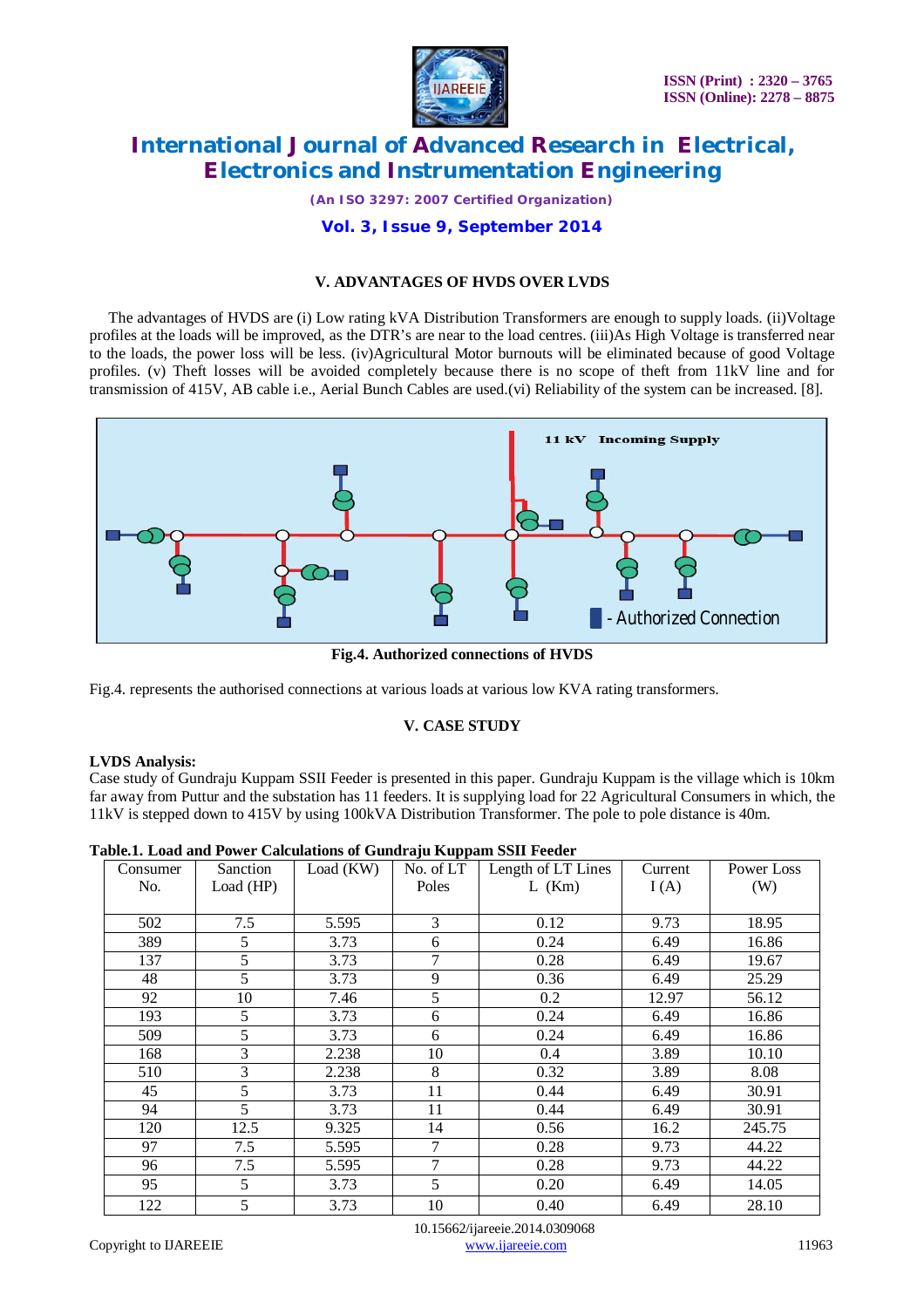

*(An ISO 3297: 2007 Certified Organization)*

# **Vol. 3, Issue 9, September 2014**

| 101   | 7.5 | 5.595  | 11 | 0.44 | 9.73  | 69.48   |
|-------|-----|--------|----|------|-------|---------|
| 127   | 10  | 7.46   | 15 | 0.6  | 12.97 | 168.36  |
| 128   | 10  | 7.46   | 16 | 0.64 | 12.97 | 179.58  |
| 171   |     | 3.73   | 17 | 0.68 | 6.49  | 47.77   |
| 104   |     | 3.73   | 20 | 0.8  | 6.49  | 56.21   |
| 172   |     | 3.73   | 21 | 0.84 | 6.49  | 59.02   |
| Total |     | 103.32 |    |      |       | 1190.51 |

Table.1 represents Load and Power Calculations of Gundraju Kuppam SSII Feeder based on sanction load, number of LT poles and length of transmission lines.

In the above table the sanction load is in HP and is converted into kW by using the formula  $1HP = 0.746$  kW.

Length of the LT line in  $Km = No$ . of Poles  $*$  Distance between the poles

Current per phase =  $(power) / (\sqrt{3} * VL * cos\theta)$ 

Power Loss =  $3 \times 1^{2} \times R \times L$ 

Where,  $R =$  Resistance of the Conductor = 0.556  $\Omega$ / Km

Pole to Pole Distance  $= 40m = 0.040$  Km

The LVDS model is constructed as a Simulation model in MATLAB software and the results are simulated. The following are the Simulation model and Results of LVDS.

# **SIMULATION DIAGRAM FOR LVDS**



**Fig.5: Simulink model of LVDS**

Fig.5 shows the simulation model for the present LVDS system

### **Loss calculation at various levels: (a) Line Loss Calculations [10]:**

Total Power Loss  $= 1190.51$  W For Agricultural Loads, the Power is supplied for 7 Hours per day Power Loss per Annum= (Power loss)\* (No. of hours per day)\* (No. of days per Annum)/1000=3041.75Units

 10.15662/ijareeie.2014.0309068 Copyright to IJAREEIE www.ijareeie.com 11964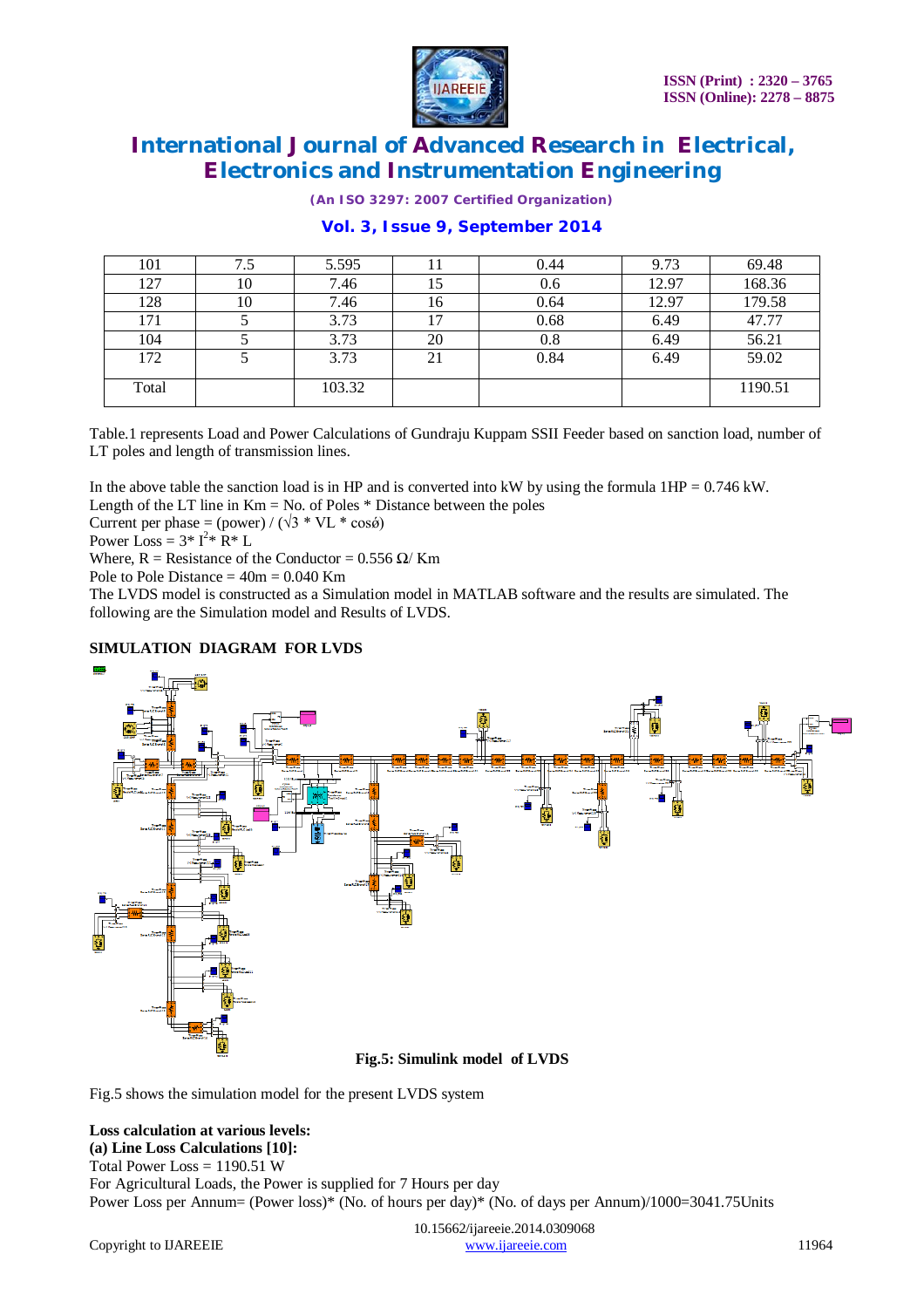

*(An ISO 3297: 2007 Certified Organization)*

# **Vol. 3, Issue 9, September 2014**

#### **(b)Theft Losses:**

12% of Total load is lost due to theft Total Theft Losses  $= 12\%$  of Total Load=12.40KW Total Theft Loss per Annum=31682 Units **(c)Total Losses:** Net Losses = Total Power Loss per Annum + Total Theft Loss per Annum= 34723.75 Units **HVDS Analysis:**

In HVDS, the 100kVA Transformer is replaced by 25kVA and 16kVA Distribution Transformers to supply some appropriate loads. Up to the Distribution Transformers 11kV is supplied and at the Load end the small rating DTR's converts 11kV into 415V and supplies the load. From DTR's to the Load, Aerial Bunch (AB) cables are used. AB cables are insulated cable which helps in avoiding theft losses.

#### **Table.2: Transformers used in LVDS and HVDS**

| <b>EQUIPMENT USED</b> | LVDS | <b>HVDS</b> |
|-----------------------|------|-------------|
| 100kVA Transformer    |      |             |
| 25kVA Transformers    |      |             |
| 16kVA Transformers    |      |             |

Table.2 represents the replacement of 100kVA Transformer with three 25kVA Distribution Transformers and Five 16kVA Distribution Transformers in order to supply the 22 loads effectively.

### **SIMULATION DIAGRAM FOR HVDS:**



Fig.6. shows the simulink model for High Voltage Distribution System

#### **HVDS loss calculation:**

Total Power Loss per Annum due to HVDS=(LVDS Power Loss)\*(secondary voltage/primary voltage)<sup>2</sup>=4.33 Units Net Reduction in Losses = Total LVDS Losses – Total HVDS Losses = 34719.42 Units

### **Annual Savings:**

Annual Savings =  $7.35 *$  Reduction in Losses = Rs. 2, 55,187.74/-

#### **Pay Back Period Calculations:**

Initial Investment cost of Transformers  $= 5, 24,000/$ -

Capital Layout = Total Transformer Cost + (Labour Cost & Miscellaneous cost) = Rs. 6, 44,000/-Annual Savings =  $7.35 *$  Reduction in Losses = Rs. 2, 55,187.74/-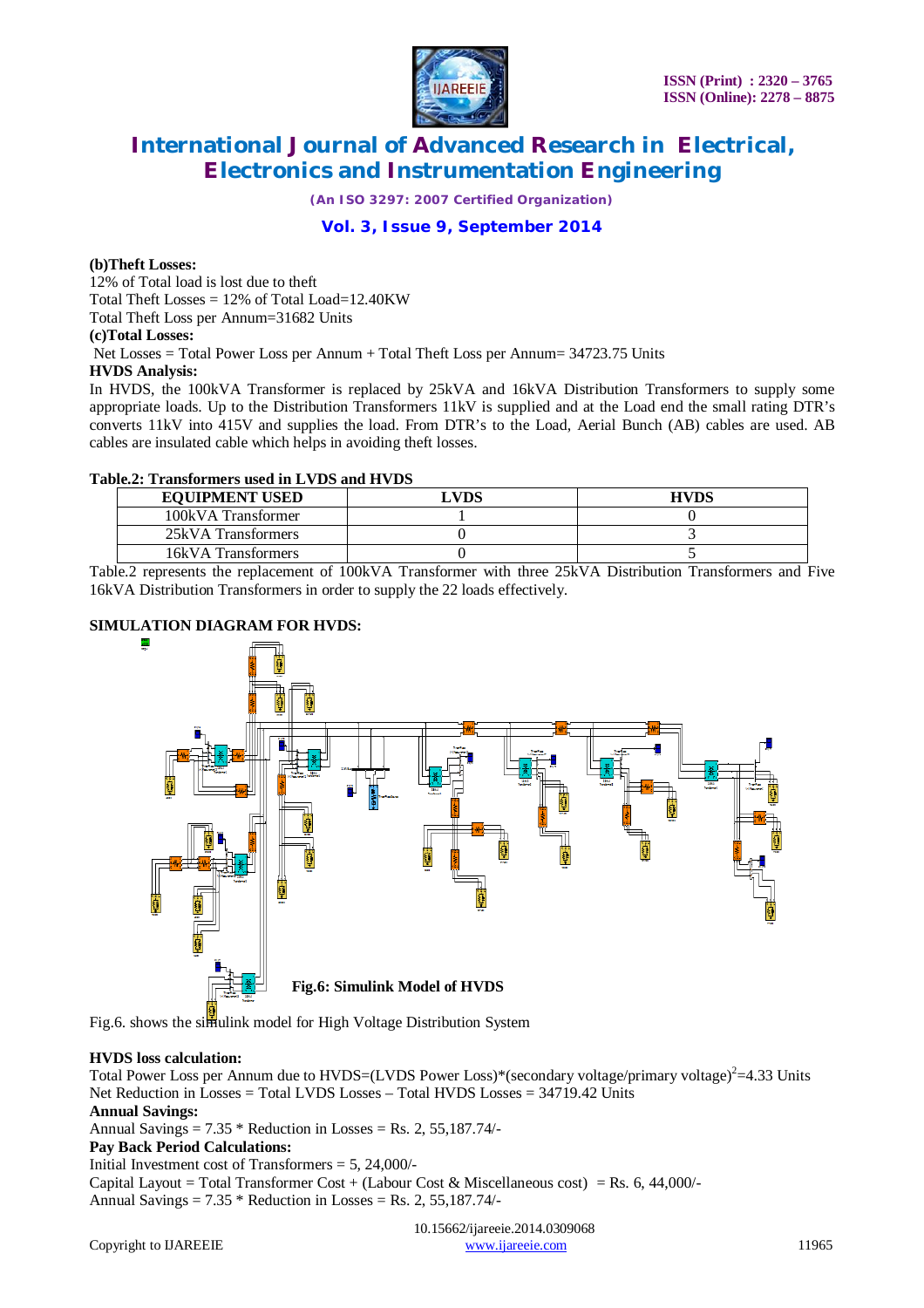

*(An ISO 3297: 2007 Certified Organization)*

### **Vol. 3, Issue 9, September 2014**

#### Payback period  $= 2$  years 6 months

# **VI. RESULTS AND DISCUSSIONS**

In the above Simulation Model the loads are taken as RL loads and the load consumption power is from the table.1. The Transformer used is 100kVA Transformer which steps down 11kV Voltage to 415V. Initially, to give 11kV as input to the primary winding of the 100kVA Transformer a 3-phase Generator is used, which injects 11kV voltage to the 11kV bus. Three Phase VI Measurement blocks are used to measure the voltages and currents of the Lines. Scope is<br>used to view the graphical results of the simulation model. The results for the Simulink model at differe used to view the graphical results of the simulation model. points are as follows.



#### **Fig.7: 412V at 502/7.5HP Load**

Fig.7. depicts the output voltage at 502/7.5HP load, which is nearer to the 100KVA mother transformer



**Fig.8: 411V at 48/5HP Load**

Fig.8. depicts the output voltage at 48/5HP load, which is located at some distance to 100KVA mother transformer.



**Fig.9: 410V at 120/12.5HP Load**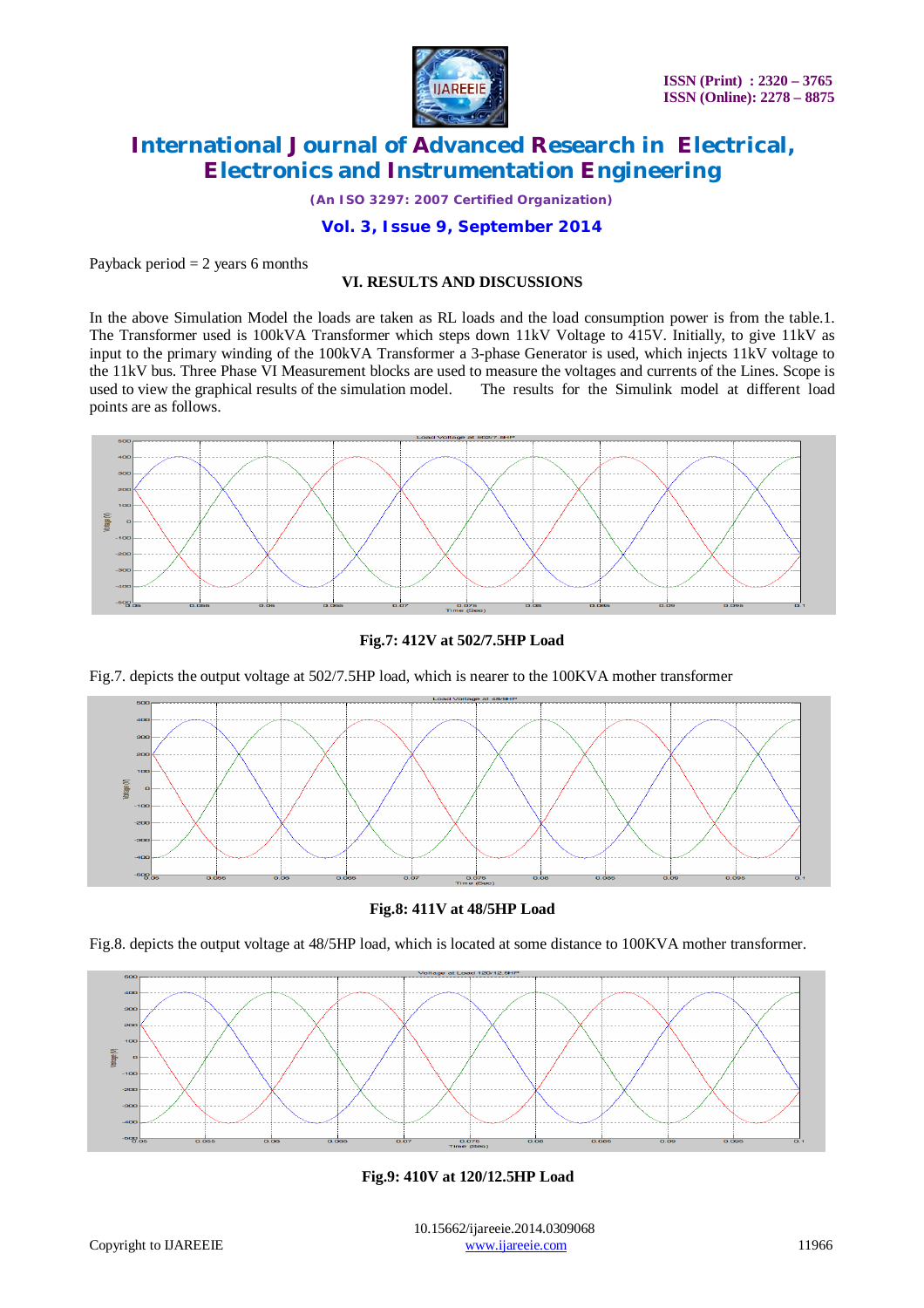

*(An ISO 3297: 2007 Certified Organization)*

# **Vol. 3, Issue 9, September 2014**

Fig.9. depicts the output voltage at 120/12.5HP load, which is located far away at some distance to 100KVA mother transformer.



**Fig.10: 385V at 172/5HP Load**

Fig.10. depicts the output voltage at 172/5HP load, which is located far away to 100KVA mother transformer.

In the above results the extreme end loads are taken, to differentiate the Voltage profiles. It is clearly observed that the loads that are near to the Mother DTR is benefited with good Voltage profile while, the loads which are far away from Mother DTR, the voltage profiles are getting reduced and becoming worse [9]. At load number 172 the consumer is getting only 385V which is insufficient to drive the Motor, so that the motor takes more current and the windings of the motor leads to burnouts.

Present LVDS is replaced by HVDS. Simulink model is explained. A 100kVA Mother Transformer is replaced with small rating 25 & 16kVA Distribution Losses for the same loads. The simulation results are displayed. Input voltage remains same. There are some changes in output voltage at load side.



**Fig.11: 413V at 48/5H.P. Motor** 

Fig.11. depicts the output voltage at 48/5HP motor.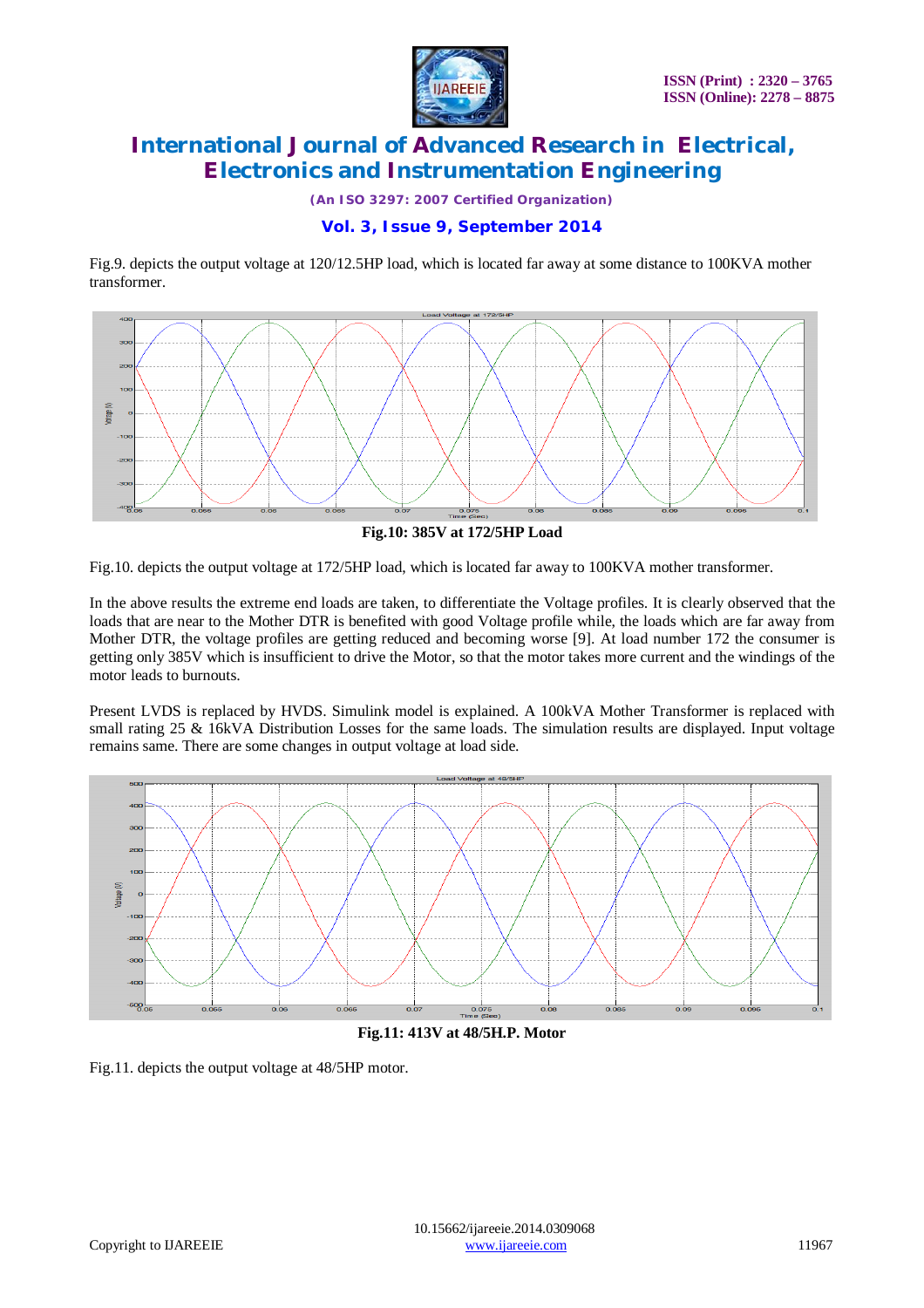

*(An ISO 3297: 2007 Certified Organization)*

# **Vol. 3, Issue 9, September 2014**



#### **Fig.12: 413V at 172/5H.P Motor**

Fig.12. depicts the voltage at 172/5H.P. Motor.

In HVDS, Voltage profile at all loads are constant i.e., 413V and hence there is a lot of improvement in voltage profiles & reduced power loss. As 11kV is extended up to load ends & AB cables are used for transmission, from DTR to loads, theft losses are avoided & voltage profiles are maintained.

#### **VI. CONCLUSIONS**

Finally it is concluded that, with the adoption of High Voltage for Distribution System i.e. HVDS, both the technical as well as non-technical losses are reduced. Firstly as in HVDS, the registered customers will feel ownership and take responsibility and not allow others to meddle with the LT Network and can even prevent unauthorized loads by the consumers themselves, since the distribution transformer may fail if loaded beyond its capacity, which reduces the failure rate because of no over loading and no meddling of LT Lines and failure will affect only two or three customers instead of 25 to 30 customers in original system. Effective implementation of HVDS scheme has reduced the failure of transformers, burning of agricultural pump sets and curtailment of demand through retrofitting of energyefficient pumps. This in-turn, reduces the wastage of energy and optimization of power intake, there by promoting the environmental concerns and because of reduced consumption, the farmer gets benefited by the reduction in his monthly expenditure on electricity. It is concluded that the use of distribution transformer of small rating for two or three consumers has reduced the outages, transformer and power losses due to low current and pilferage to a great extent. Also, the accountability of the farmer has increased resulting in moral ownership of the transformer dedicated to single pump. HVDS is more advantageous than LVDS as it has Improved Voltage profile and Reduced Power Loss. Even though there is a drawback of high initial investment, the payback period is very less. So, converting LVDS lines to HVDS lines will become more beneficiary to our future generation with less Distribution loss and less Agricultural Motor burnouts.

#### **REFERENCES**

- 1. Ankita Gupta, Sonia Grover and Sabina Miglani, " loss reduction planning using high voltage distribution system" VSRD International Journal of Electrical, Electronics & Communication Engineering, Vol. 2, 2012, ISSN No. 2231-3346.
- 2. Amit Dembra, A.K. Sharma, "High Voltage Distribution System For Agricultural Feeders In Distribution System", International Journal of Engineering Research and Reviews ISSN 2348-697X (Online) Vol. 2, Issue 3, pp no:1-8, Month: July - September 2014
- 3. Mayank Kumar Arjariya, Dr. Amita Mahor, "Modified Distribution Networks using HVDS Techniques", International Journal of Engineering Research and Applications, ISSN : 2248-9622, Vol. 3, Issue 5, , pp. 1952-1955, 2013.
- 4. M.V. Deshpande, "Elements of electrical power transmission and distribution design", Pune, Vidvarthi Griha Prakashan,1974, Tata McGraw-Hill Education, 01-Aug-2001.
- 5. B.R.Gupta, "Power system analysis and design", New Delhi, S.Chand & Company limited.
- 6. K.Spandana, Nikhital, Varsha Reddy. A, "High Voltage Distribution Systems for Better Voltage Profile", Proceedings of International Academic Conference on Electrical, Electronics and Computer Engineering, ISBN: 978-93-82702-28-3, 8th Sept. 2013, Chennai, India.
- 7. E. Carpaneto, G. Chicco, A. Mosso, A. Poggi and P.Ribaldone, "Tools for optimal operation and planning of urban distribution system", IEEE conference publication, 482, 2001s, 5.22 pp. 37-41.